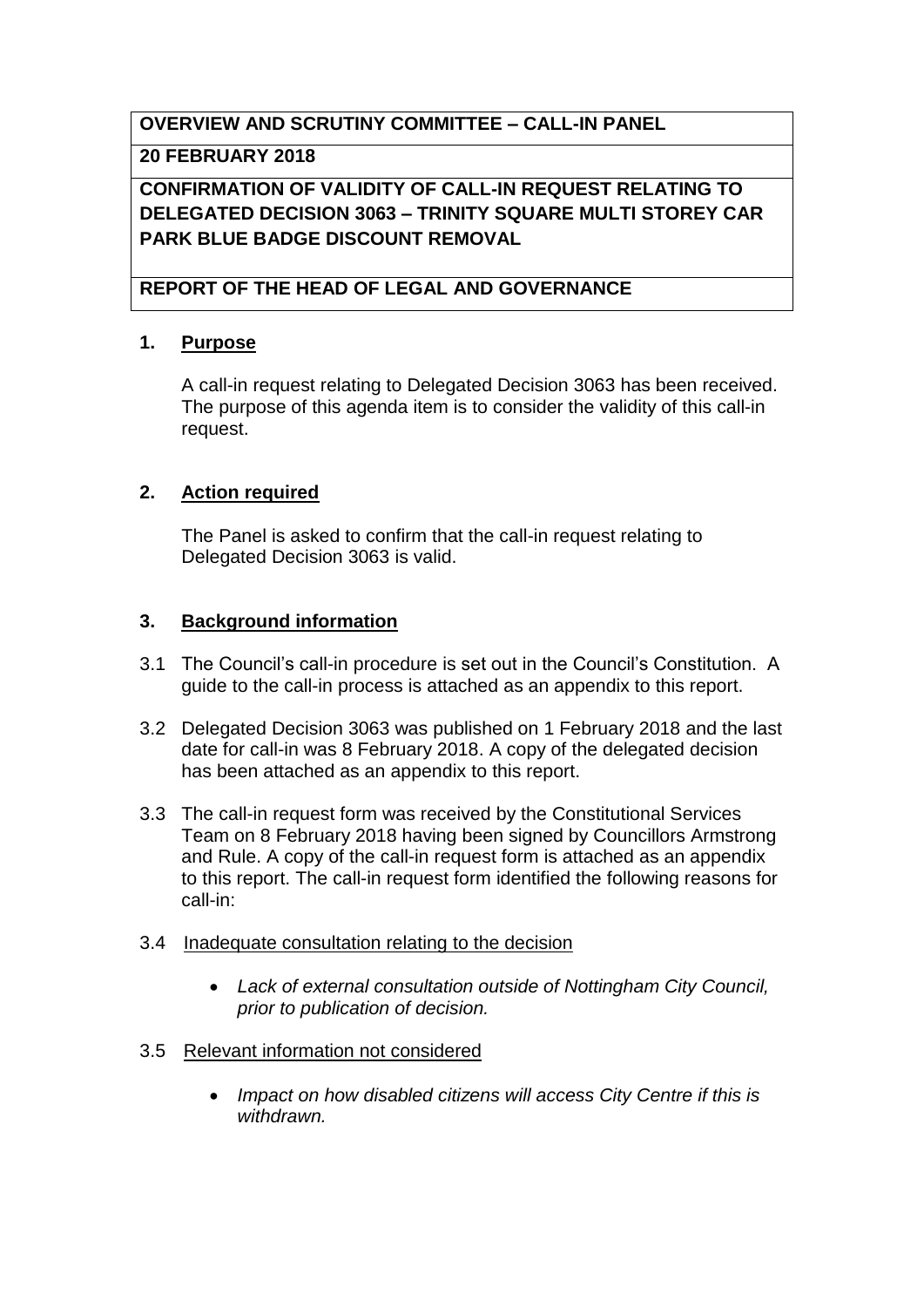- *Availability of street parking in proximity to Trinity Square given increased demand arising from withdrawal of free parking from Trinity Square Car Park.*
- *Impact on wider traffic flows within City Centre arising from increases in on street parking.*
- 3.6 Viable alternatives not considered
	- *No analysis provided on why Trinity Square was selected ahead of other NCC car parks where disabled users are entitled to park for free.*
- 3.7 Justification for the decision open to challenge on the basis of evidence considered.
	- *No analysis provided on why Trinity Square was selected ahead of other NCC car parks where disabled users are entitled to park for free.*
	- *No measures included on mitigating negative impact assessment.*
- 3.8 On the basis of the information provided, the Governance Manager has confirmed the validity of the call-in request. The Governance Manager commented that:

"The call-in request is in time, in writing, signed by the required number of councillors and identifies the reason for the call-in as required under the call-in procedure. The call-in is also valid in that the decision is not one exempted from call-in under the call-in procedure rules and is a relevant decision for call-in under those rules."

3.9 The Call-In Panel is asked to endorse this view.

## **4. List of attached information**

The following information can be found in the appendices to this report

**Appendix 1** – Overview and Scrutiny: Guide to Call-In **Appendix 2** – Delegated Decision 3063 – Trinity Square Multi Storey Car Park Blue Badge Discount Removal

- **Appendix 3** Delegated Decision 3063 Trinity Square Variation of Charges Notice 2018
- **Appendix 4**  Delegated Decision 3063 Trinity Square Variation of Charges Notice 2017
- **Appendix 5**  Delegated Decision Equality Impact Assessment
- **Appendix 6**  Delegated Decision Exempt Appendix

**Appendix 7** – Call-in Request Form